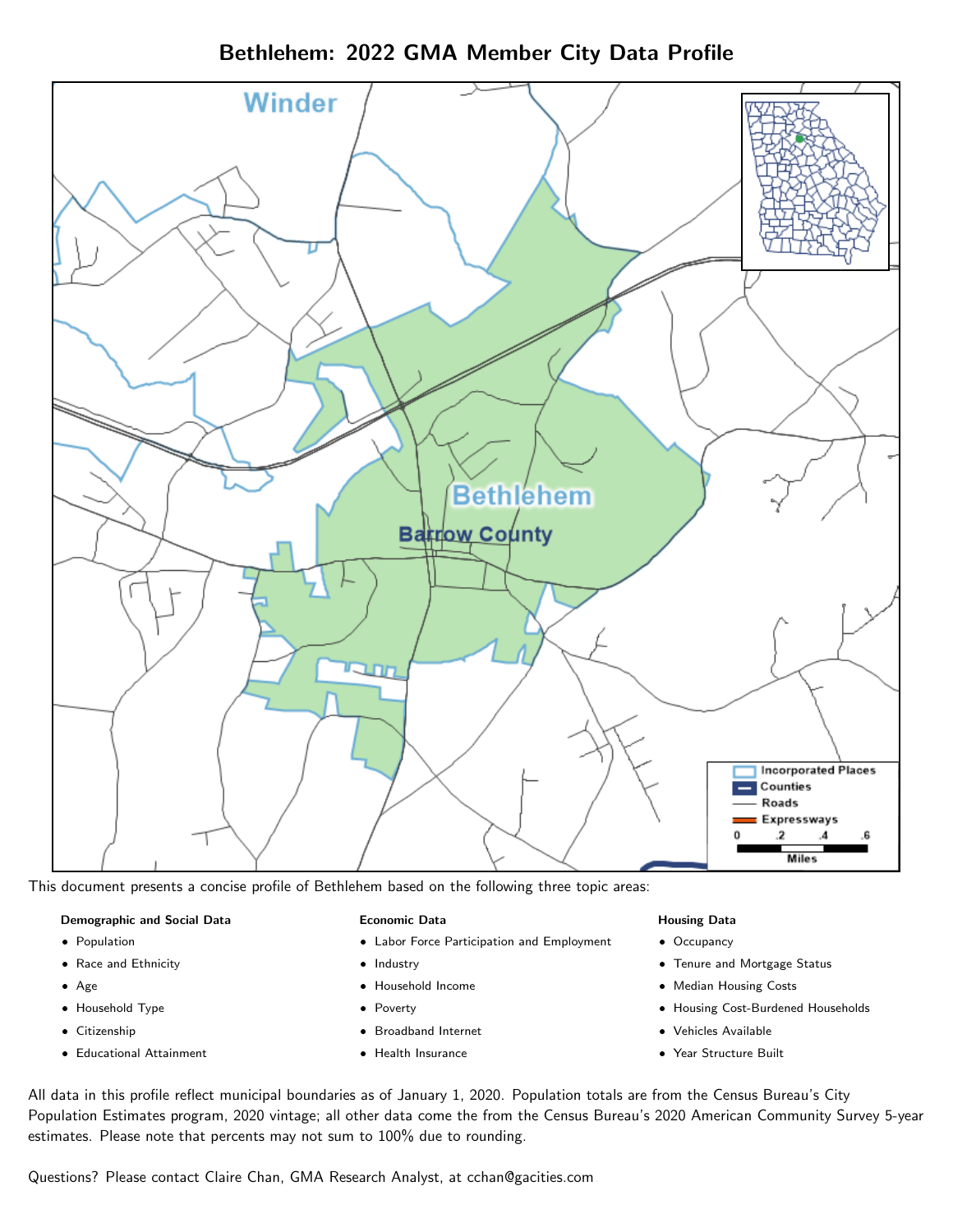# Bethlehem: Demographic and Social





### **Citizenship**



Source: American Community Survey, 2020 5-year estimates, table B05002 Source: American Community Survey, 2020 5-year estimates, table B15002

### Race and Ethnicity



Source: U.S. Census Bureau, City Population Estimates, 2020 vintage Source: American Community Survey, 2020 5-year estimates, table B03002

## Household Type



Source: American Community Survey, 2020 5-year estimates, table B01001 Source: American Community Survey, 2020 5-year estimates, table B11001

### Educational Attainment



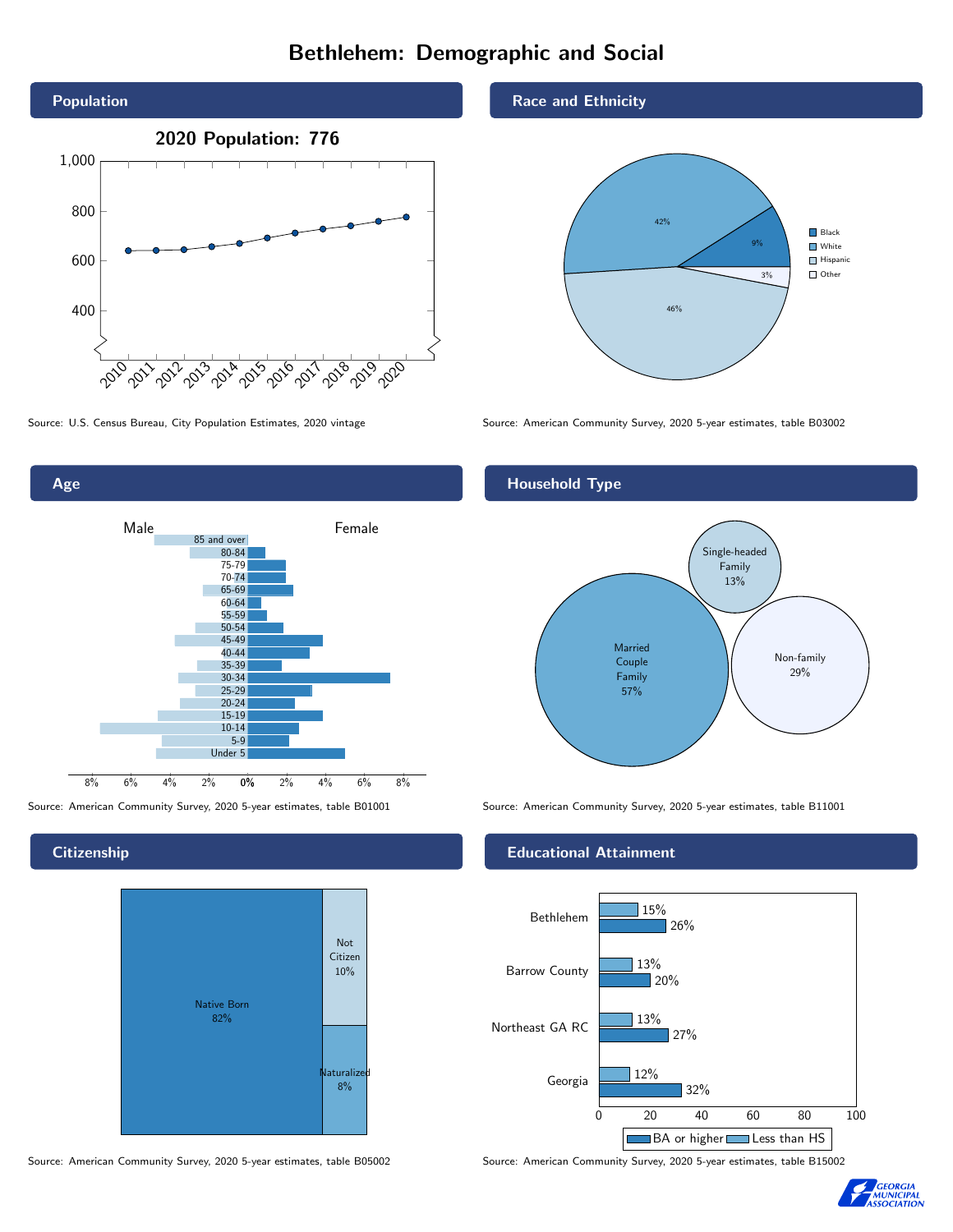# Bethlehem: Economic



Source: American Community Survey, 2020 5-year estimates, table B23001 Note: Unemployment rate is based upon the civilian labor force.



Source: American Community Survey, 2020 5-year estimates, tables B19013 and B19025 Source: American Community Survey, 2020 5-year estimates, table B17010



Industry

| Agriculture, forestry, fishing and hunting, and mining      | $0\%$ |
|-------------------------------------------------------------|-------|
| Construction                                                | 10%   |
| Manufacturing                                               | 6%    |
| <b>Wholesale Trade</b>                                      | $1\%$ |
| Retail Trade                                                | 22%   |
| Transportation and warehousing, and utilities               | 11%   |
| Information                                                 | $0\%$ |
| Finance and insurance, real estate, rental, leasing         | 3%    |
| Professional, scientific, mgt, administrative, waste mgt    | 7%    |
| Educational services, and health care and social assistance | 26%   |
| Arts, entertainment, recreation, accommodation, food        | 2%    |
| service                                                     |       |
| Other services, except public administration                | $8\%$ |
| Public administration                                       | 3%    |

Source: American Community Survey, 2020 5-year estimates, table C24030

### Poverty



### Health Insurance



Source: American Community Survey, 2020 5-year estimates, table B28002 Source: American Community Survey, 2020 5-year estimates, table B18135